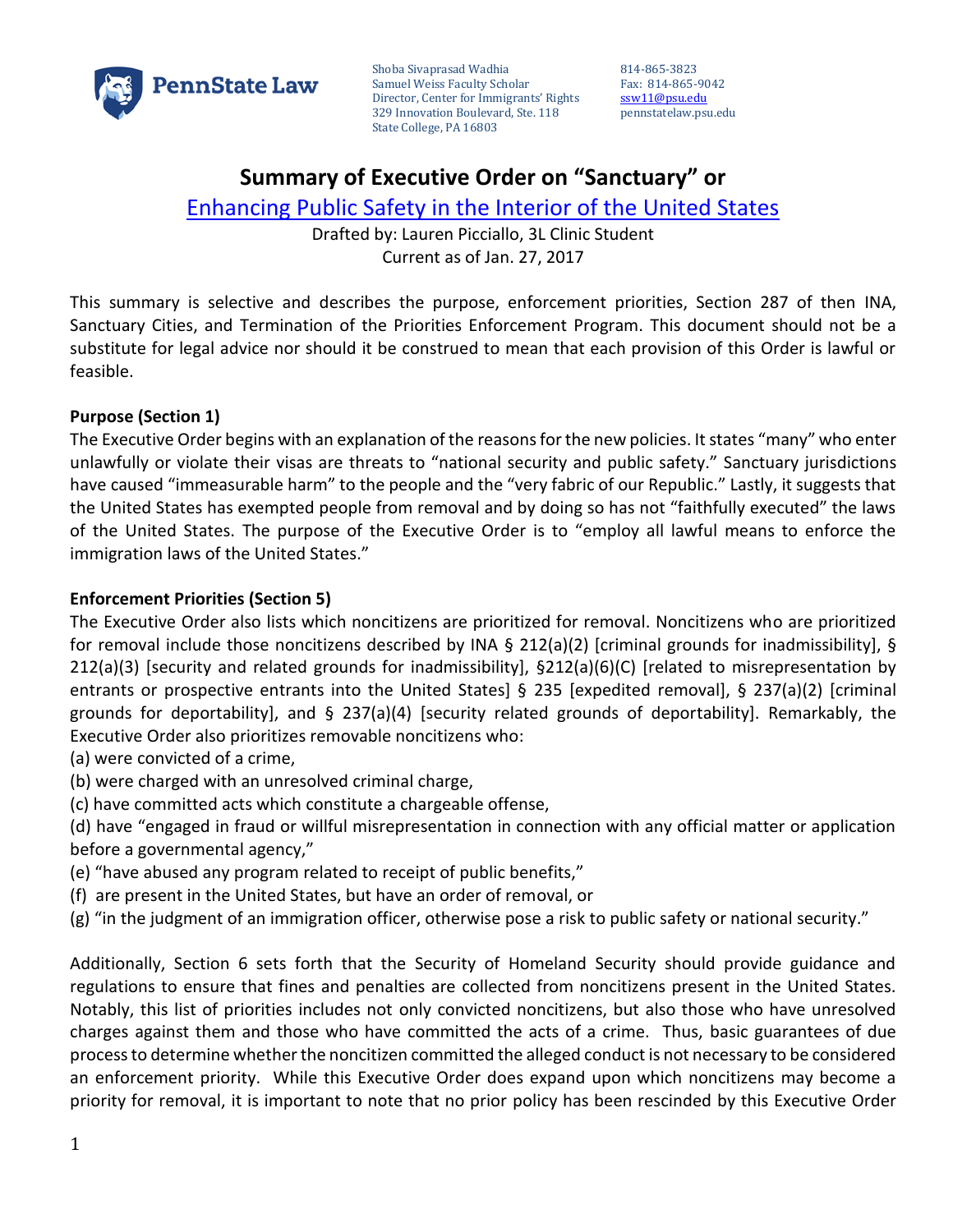besides Priority Enforcement Program; thus, the applicability of prior policies such as those concerning victims and witnesses is undetermined. For more information about the enforcement priorities, see: http://www.nipnlg.org/PDFs/practitioners/practice\_advisories/gen/2017\_26Jan-trump-enforce.pdf.

### **Section 287(g) of the INA (Section 8)**

The Executive Order encourages the creation of agreements under INA  $\S$  287(g) with local authorities and Governors. Section 287(g) of the INA creates a program which allows any officer or employee of the State as determined by the Attorney General to be qualified to perform the functions of an immigration officer, such as the "investigation, apprehension, or detention" of noncitizens. Such immigration functions are at the expense of the state or political division.

### **"Sanctuary" Cities (Section 9)**

The Executive Order sets forth that "Sanctuary Jurisdictions" will not receive federal grants, "except as deemed necessary for law enforcement purposes by the Attorney General or Secretary." Sanctuary has not been defined; however, the Executive Order sets forth that the Attorney General should take enforcement action against "any entity" who willfully violate 8 USC § 1373 or "which has in effect a statute, policy, or practice that prevents or hinders the enforcement of federal law." Section 1373 of 8 USC provides that state and local authorities cannot prohibit any government entity or official from "sending to, receiving from, [federal immigration authorities] about the citizenship or immigration status, lawful or unlawful, of any individual."

Section 1373 contains no language which affirmatively mandates that state or local municipalities hand over information about an individual's immigration status. Further, the Tenth Amendment prohibits the federal government from "compel[ling] the States to enact or administer a federal regulatory program." *Printz v. United States,* 521 U.S. 898, 935 (1997). Thus, the reach of 8 USC § 1373 is limited.

## **Termination of the Priority Enforcement Program (PEP) (Section 10)**

This Executive Order terminates the Priority Enforcement Program (PEP), and reinstates the Secure Communities program. As described by [ICE,](https://www.ice.gov/sites/default/files/documents/Fact%20sheet/2015/pep_brochure.pdf%20(last%20visited%20on%20January%2026,%202017).) the difference between Secure Communities and PEP include:

- PEP did not permit ICE to transfer individuals with civil immigration offenses alone. PEP also did not allow those charged, but not convicted of criminal offenses, to be transferred. Secure Communities, on the other hand, allowed officers to transfer custody when the immigration officer had "reason to believe."
- PEP required local law enforcement officials to provide a copy of the noncitizen's subject to the detainer for the detainer to be effective; whereas, Secure Communities only requested that law enforcement officials provide a copy of the detainer request.
- PEP required that "probable cause" that the noncitizen is removable be indicated on the detainer request; whereas, Secure Communities requested "reason to believe" the noncitizen was removable, which was not indicated on the detainer request.
- PEP did not issue detainers for foreign born individuals who did not have records which match ICE databases; whereas, Secure Communities does issue detainers who did not have records that match with ICE databases.